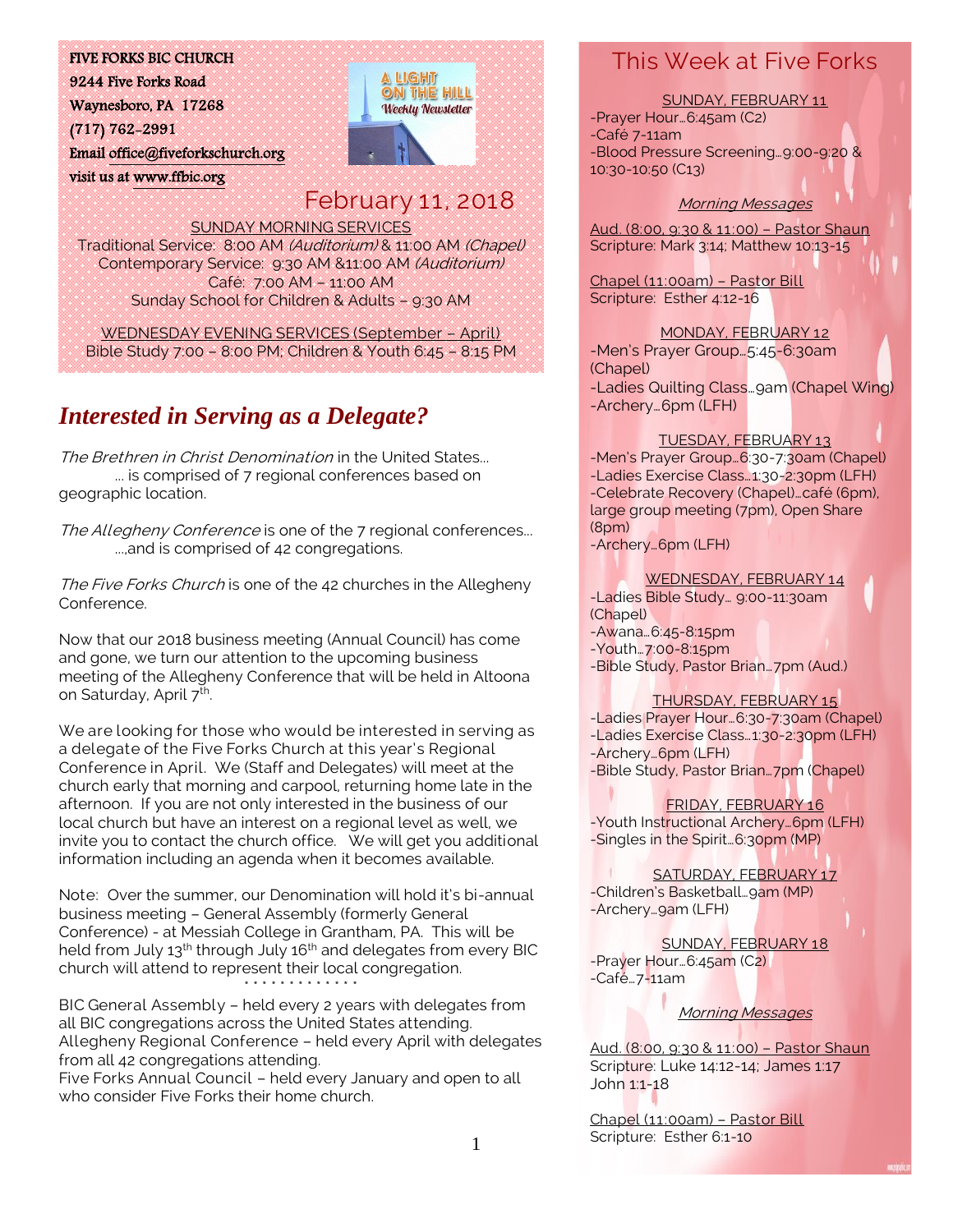## *Voting Results*

Pastor Brian surpassed the necessary 80% approval of all votes cast and will now begin his  $3^{rd}$  5-year term (in addition to his initial 3-year term) here at Five Forks. Congratulations Brian!

You have voted for the following to serve as your Congregational Representatives on the Church Board: Peggy Dawson, Sandy Gray, Angie Petersheim, Lin Yoder

The Church Board recommendation that calls for making a change in the way that Directors are retained surpassed the necessary 2/3 approval of all votes cast.

Thanks to all who participated in this important process!

## *Sunday School and Bible Connection Needs Your Help!*



Staffing our Sunday School and Bible Connection programs with qualified volunteers is one of the most important preparations to make. Please take time to pray about your involvement this year. If you have any questions about what is expected or need additional information, please contact Pastor Jim at 717-762-2991 or [jim@ffbic.org](mailto:jim@ffbic.org)

Teachers and Helpers Needed In The Following Classes:

Sunday School Elementary: 2<sup>nd</sup> hour (9:30 - 10:30am)

- Teachers Needed: 2<sup>nd</sup> and 3<sup>rd</sup> grade
- Helpers Needed: 1st, 2<sup>nd</sup>, and 3<sup>rd</sup> grade

#### Bible Connection: 3<sup>rd</sup> Hour

(11:00am – 12:00pm)

- $\bullet$  Teachers Needed: 4-year-olds Kindergarten and 1st 4th grade
- $\bullet$  Helpers Needed: 4-year-olds Kindergarten and 1st 4th grade

Note: Please make sure that you have all your child abuse prevention policy information up-to-date. If you aren't sure if you are up-to-date, contact Bryn Yoder at the church office at 717-762-2991 or [bryn@ffbic.org.](mailto:bryn@ffbic.org)

## Attendance

ATTENDANCE (February 4)

Sunday's Worship Total = 500 8:00 Auditorium = 142 9:30 Auditorium = 224 11:00 Auditorium = 92 11:00 Chapel = 29 Bible Connection = 0 Nursery (9:30 & 11:00) = 13

Total Sunday School = 245

Wed. Eve. (Feb. 7) = No services – inclement weather

### Food Pantry " Item of the Month" for February:

Skillet Meals (Hamburger/ Tuna/Chicken Helper)

Place donations in the orange tub in the lower lobby.

### **Operation** Christmas Child February:

Wash clothes, non-scented bar soap (put in plastic baggie), collapsible drink cup, travel tissues, bandaids (plain, no animals)

Place donations in the designated boxes in the lower and upper lobbies.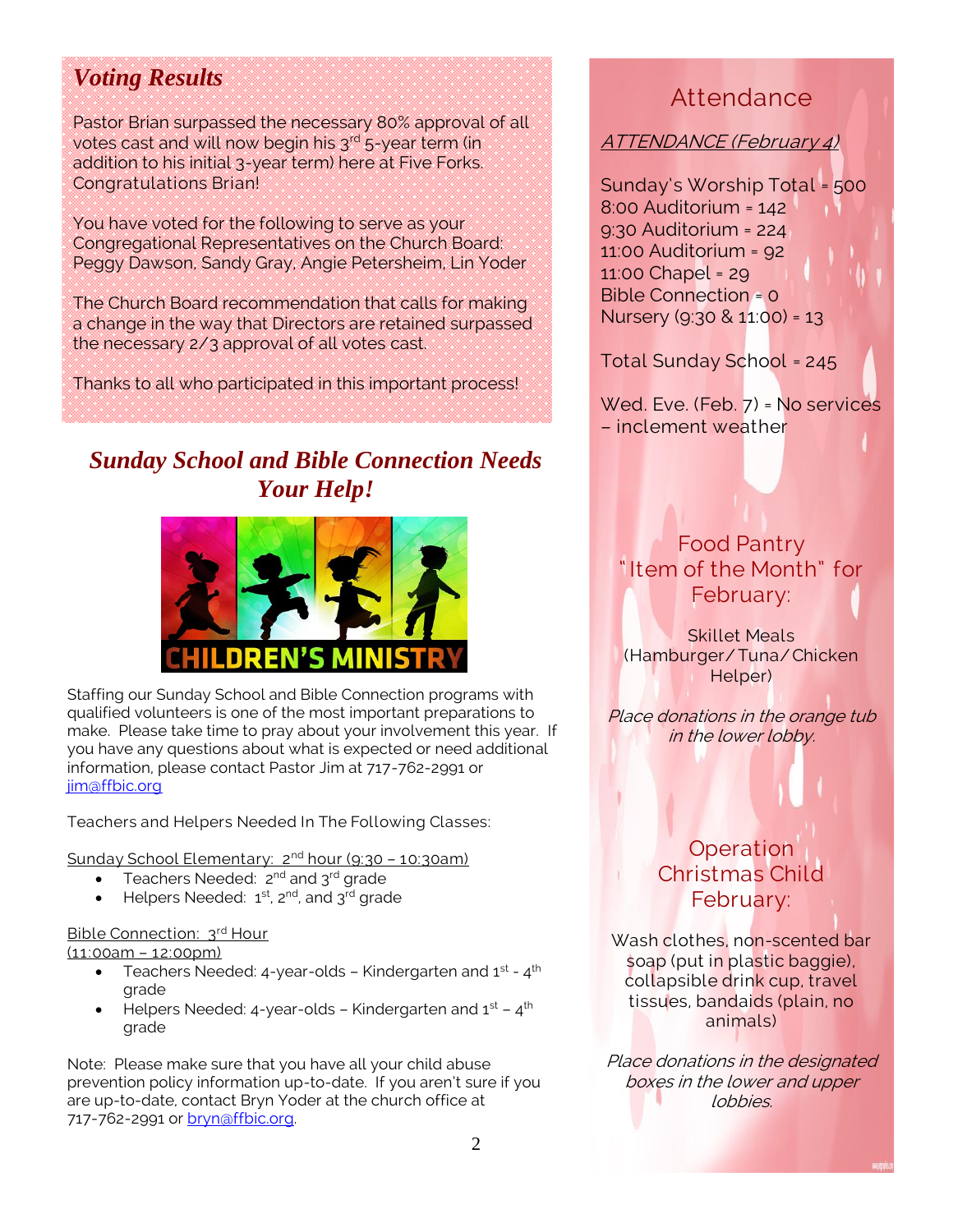

2018 Spring Semester Begins Week of February 19th Work At Your Pace – You do the lessons at home at your convenience and at your pace. You receive one new lesson per week. You may receive and

return the lessons via email, through your church mailbox or we will mail them to your home and you return them to Julie Tiedemann's mailbox or to the church office when completed. After completing the series, you will be given a "Certificate of Completion".

Courses Available This Semester:

- II Corinthians (10 lessons) Paul writes another letter to the Christians in Corinth in which he defends the Christian faith and his ministry. It is a great book to help motivate all Believers to remain faithful to Jesus.
- Exodus, Part II (10 lessons) This series will begin where we left off in Exodus, Part I. Most of these lessons will deal with the significance of the Tabernacle in the life of the Children of Israel.
- Hebrews (14 lessons) This course will take you through the book of Hebrews and gives you a new appreciation of the superiority of Jesus. It also gives you some of the elements of living by faith.
- Genesis, Part I (12 lessons) These lessons will cover the first 24 chapters of Genesis. Genesis, Part II will be offered the next semester so that you can complete the whole book.
- Proverbs (12 lessons) This series of lessons will take you through all 31 chapters of Proverbs. It brings to light many principles for living a godly life.
- Acts (14 lessons) The book of Acts is one of the most interesting books in the New Testament. It tells the story of the beginning of Christianity and lays a foundation for understanding many of the New Testament books.
- Paul's Prison Epistles, Part II (Colossians & Philippians) (10 lessons) – Ephesians, Colossians, Philippians, and Philemon were written by the Apostle Paul when he was under house arrest in Rome. They are often called Paul's Prison Epistles. Colossians speaks of the supremacy of Christ and the responsibilities of a Christian. Philippians teaches Christians to practice humility, joy, and steadfastness.
- Amos (10 lessons) The study of the writings of this Old Testament Prophet is both interesting and helpful. It helps us remember we must all answer to God. It also shows us the dangers of prosperity.

To sign up, please email [julie@ffbic.org](mailto:julie@ffbic.org) or contact the church office with your name, the lesson(s) you would like to complete, and how you would like to receive your lessons (if receiving by mail, please include your address) or fill out the registration form that was placed in your mailbox.

### *Child Abuse Prevention Patrol Is Working!*



Some of you may wonder what C.A.P.P. is. Every Sunday morning (9:30 – 10:30am) and Wednesday  $(6:45 - 8:15)$  during the times when children are cared for apart from their parents, we have twoperson teams patrolling our campus making sure our children are safe.

C.A.P.P. is working, but we need some additional volunteers. You only serve once every two months on Sunday and/or Wednesday, if suitable, during the club months (September - April).

If you feel this is an area where you would like to serve and would like to join the C.A.P.P. Team, please contact Bryn Yoder at 717-762-2991 or [bryn@ffbic.org.](mailto:bryn@ffbic.org)

As for all positions in the areas of Children & Youth, background checks are required. Thank you!

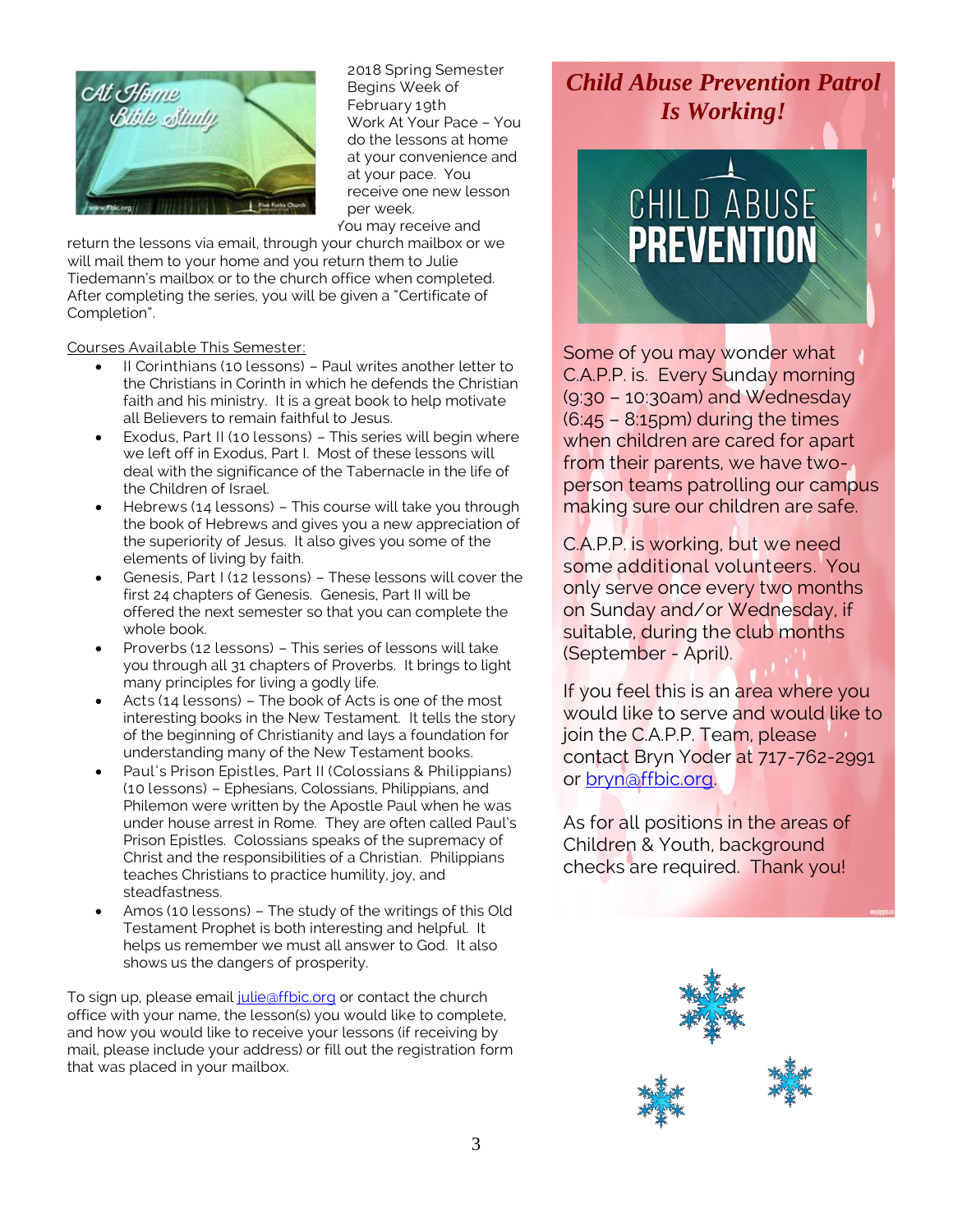

Kirk Besecker Bob Boswell Doris McKenzie Lee Showalter

With Heartfelt Sympathy

Expressing heartfelt sympathy and offering a prayer, that God above will comfort you and ease the lass you bear



*We express our heartfelt sympathy to Lisa Lewelling with the unexpected passing of her husband Dan Lewelling on February 7, 2018.*

## *Quilting Class*

Monday, Feb. 12<sup>th</sup> the Five forks Quilters will be meeting again in the chapel wing from 9am – 12pm. We would love for anyone interested in quilting to join us as we connect, learn something new and minister to others. No experience needed!

Contact Karen Butts if you have any questions at 717-495-2804.



Dear Five Forks Church Family, Thanks for the flowers sent to me during my stay in the hospital. Thank you Pastor Ray for coming to have prayer with me before surgery.

-Penny Bakner

饕





Boundaries in Dating; Making Dating Work -Cloud/Townsend (V-CLO)

> Have a New Husband by Friday -Leman (X-LEM)

Every Man's Marriage – Winning the Heart of a **Women** -Arterburn (X-ART)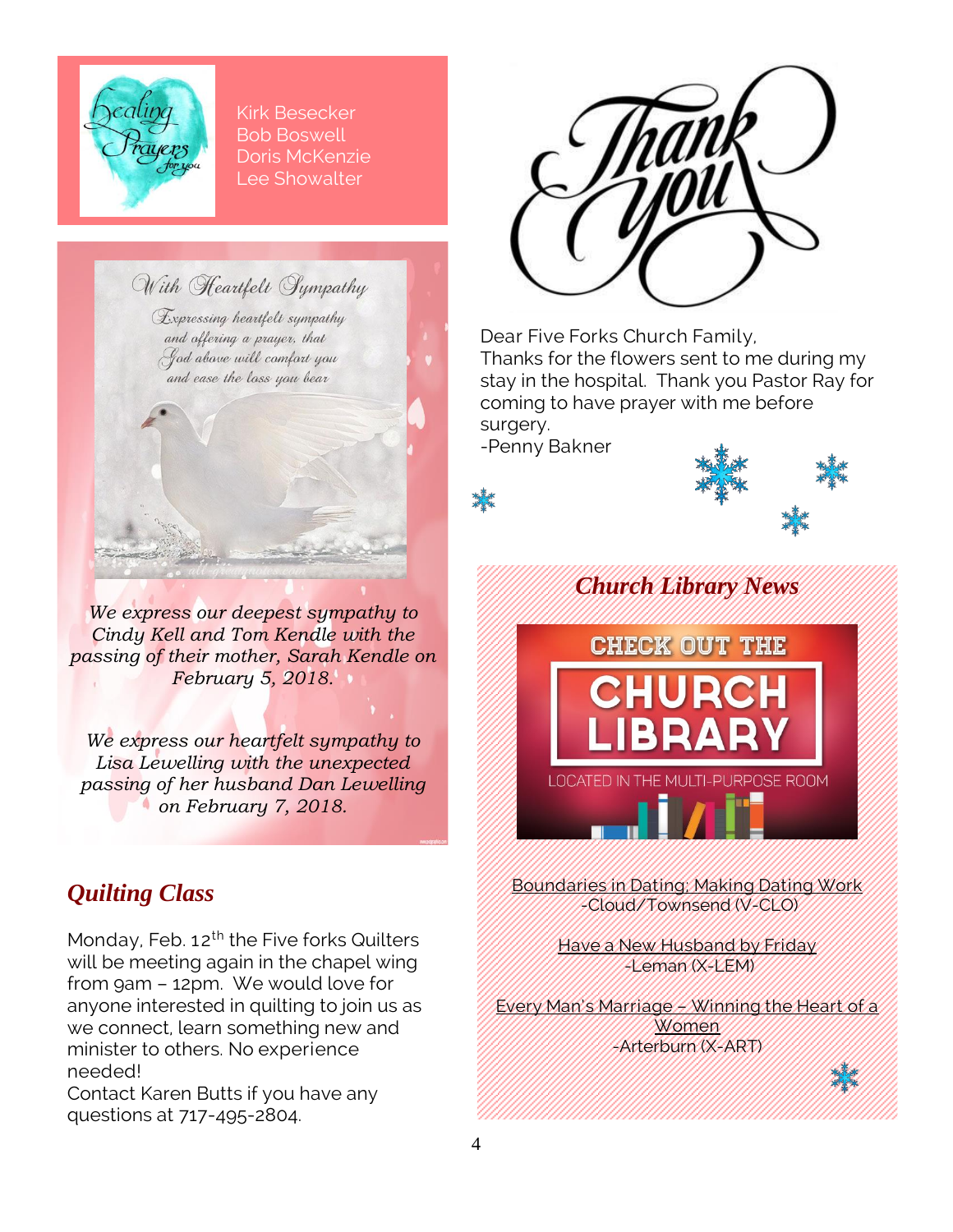### *Wills Seminar/Clinic*



On Thursday, February 22 at 6:30 pm in rooms 108 & 112 (children's wing), John Burns from the Brethren in Christ Foundation will lead a Wills Seminar/Clinic at Five Forks BIC Church. Andy Saylor, a Christian attorney with his own law practice, will also be present.

A valid will and powers of attorney are vital to ensure that your wishes are carried out, and the best time to address these issues is now. No one wants the state to determine, through its pre-arranged formulas, how your children will be cared for and your estate will be distributed. Unfortunately, however, this is what could happen without these documents in place.

In the wills seminar, they will share with you the reasons for needing a will, living will and medical and financial powers of attorney, as well as what may happen if you do not have these documents.

You will learn what needs to be included in your will, and how to best benefit those persons and charities you wish to remember. You may find it advantageous to be present even if you already have a will, living will and power of attorney.

There will be an opportunity for questions during the seminar and if desired, scheduling of personal consultations on March 10<sup>th</sup>, to discuss the drawing up of these documents, with Attorney Saylor.

Note: There is no cost for the seminar or for the personal consultation with Andy Saylor. This is one way these men have chosen to serve the Church with their gifts. If you then choose to have Andy's Firm draw up the documents for you, these can be done at typical rates – but there is no obligation to have Andy's firm draw up your documents.

To register for the Seminar, please contact Pastor Ray. [ray@ffbic.org](mailto:ray@ffbic.org) or call the church office (717-762-2991).

# *Alzheimer's Educational & Support Meeting*



The Alzneimer's Educational & Support. group meeting will be held on Wednesday, February 14th at 2pm in the Bryson Room at Colestock in Quincy Village.

At this meeting there will be a presentation and discussion from the book "Keeping Love Alive as Memories Fade: The 5 Love Languages and the Alzheimer's Journey".

If you have questions call Barb Tengler - 762-3372

### *MCC Meat Canning*

Tuesday, March 7<sup>th</sup> at Cumberland Valley Relief Center, 4225 Molly Pitcher Hwy. Chambersburg, PA

Work begins at 5am and runs all day and into the evening. You are welcome to come any time of the day and work any amount of time.

Lunch and snacks will be available all day and the quilting room will be open for ladies who would like to quilt.

If you have questions or need information, please email [RonaldBarb@comcast.net](mailto:RonaldBarb@comcast.net) or call 717-729-9171 (cell) or the relief center at 717-375-2088.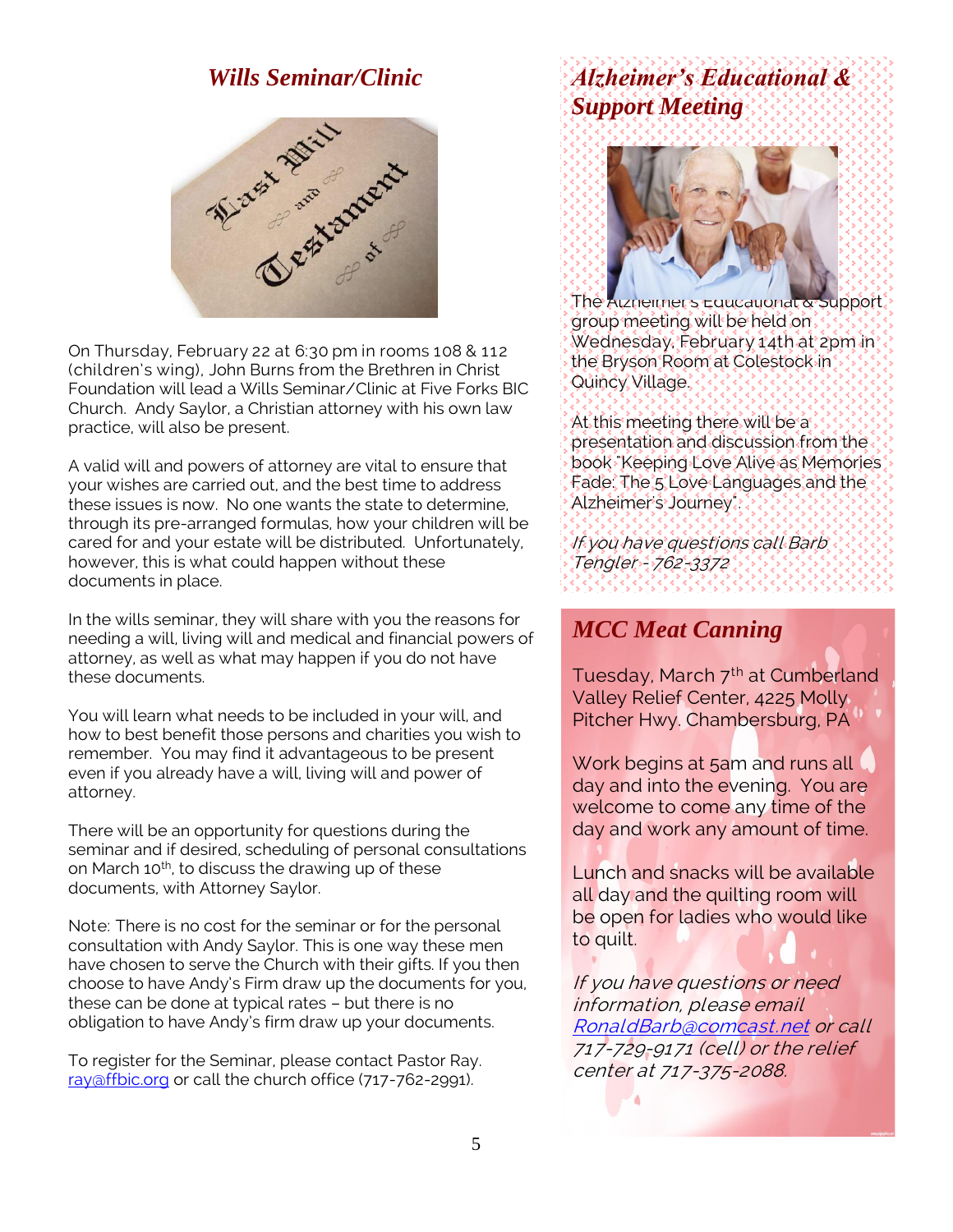

*Below is a list of events and activities that the youth are assisting with, participating in or will be invited to be part of:*

*"You can find more information about our events, including permission slips, on the church website or join us on Facebook; our group name is; Five Forks BIC Youth Group, or see Pastor Kenton.*

*\*Please be aware that there is extra financial assistance available to any youth that may need it. Do not let money* 

*be the reason that you do not participate! (See Pastor Kenton)*



"You are invited to join us this January for an exciting adventure through The Life of Christ. We have been working through some of The Great Adventures in the Bible and we have come to the greatest of all. We are going to be diving into the life of Jesus Christ from His birth through His death and Resurrection. We are going to learn about how His life can impact our own lives! We look forward to seeing you there!"

Sr. High Hangout Night- All Sr. High students! We had to cancel the Super Bowl party due to weather. But! We will be hanging out at Chris Bumbaugh's House this coming Saturday, February 10th! We will be hanging out there from 6pm - 10pm! Come play games, watch movies and eat food with us!

Jr. High Snow Tubing - All Jr. High teens the rescheduled date is Sunday, February  $18<sup>th</sup>$  as we take Sunday school on the road for our annual trip to Ski Liberty for snow tubing! That's right nothing more thrilling than peering over the edge of an icy ledge and then jumping with nothing but an inner tube to catch your fall as you go tearing down the mountain! We'll meet at the church at 8:45am, fill up on those delicious donuts from the cafe and then we'll load the bus and head to Boulder Ridge. Before the exhilaration of the mountain we'll all gather together for a devotional, talk about where God may show up on that mountain and then we'll tube from 10am - Noon. You must have a



permission slip and a Ski Liberty Parent Release form completed in order to participate. Permission slips are due on January  $31^{st}$  and the cost for this event is \$20. Once we've had enough, we'll load the bus and be back to the church by 12:45pm for pick up!